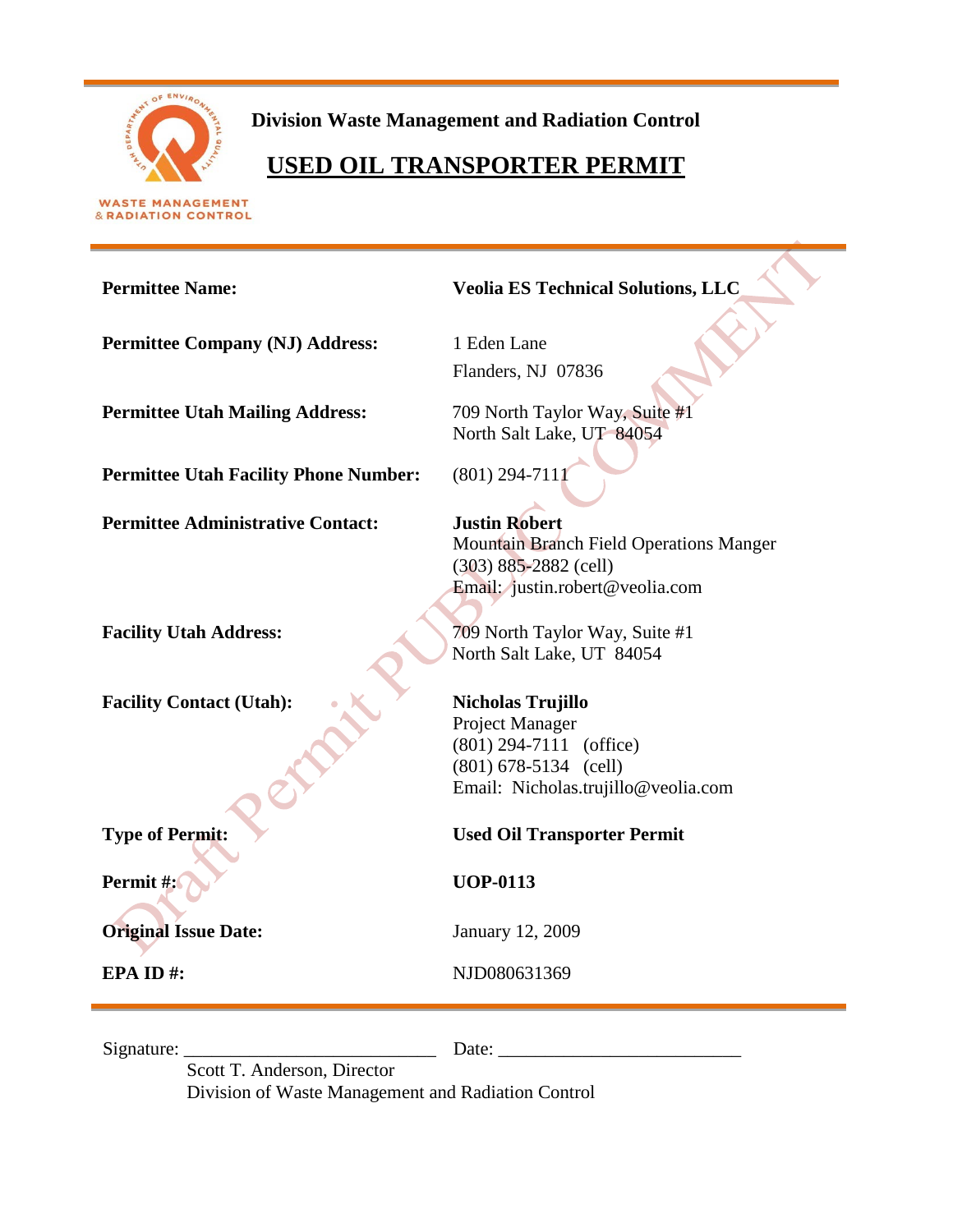# **I.A. Effect of Permit**

- I.A.1. Veolia ES Technical Solutions, LLC (hereafter referred to as "Permittee") is hereby authorized to operate as a Used Oil Transporter in accordance with all applicable requirements of R315-15 of the Utah Administrative Code (UAC) and of the Used Oil Management Act (the Act) 19-6-701 et. seq., Utah Code Annotated and this Permit.
- I.A.2. This Permit shall be effective for a term not to exceed ten years in accordance with the requirements of R315-15-15 of the Utah Administrative Code.
- I.A.3. Attachments incorporated by reference are enforceable conditions of this Permit, as are documents incorporated by reference into the attachments. Language in this Permit supersedes any conflicting language in the attachments or documents incorporated into the attachments.

#### **I.B. Permit Revocation**

I.B.1. Violation of any permit condition or failure to comply with any provision of the applicable statutes and rules may be grounds for enforcement actions, including revocation of this Permit. The Director of the Division of Waste Management and Radiation Control (Director) shall notify the Permittee in writing of his intent to revoke this Permit.

#### **I.C. Permit Modification**

- I.C.1. The Permittee may request modifications to any item or activity covered by this Permit by submitting a written permit modification request to the Director. If the Director determines the modification request is substantive, a public hearing, a 15-day public comment period or both may be required before any action on the modification request may be taken. Implementing a substantive modification prior to the Director's written approval constitutes a violation of the Permit and may be grounds for enforcement action or permit revocation.
- I.C.2. The Permittee shall notify the Director in writing of any non-substantive changes, such as changes to the contact person, within 20 days of the change.
- I.C.3. The Director may modify this Permit as necessary to protect human health and the environment, because of statutory or regulatory changes or because of operational changes affecting this Permit.

#### **I.D. Spill Prevention, Emergency Controls and Maintenance**

- I.D.1. The Permittee shall maintain and operate all used oil transportation vehicles and associated equipment to minimize the possibility of fire, explosion or sudden or nonsudden release of used oil to the air, ground, soil, surface and groundwater and sewer systems.
- I.D.2. In the event of a release of used oil, the Permittee shall comply with the Emergency Controls and reporting requirements specified in R315-15-9 of the Utah Administrative Code and the Permittee's Emergency Spill Plan in Attachment 1.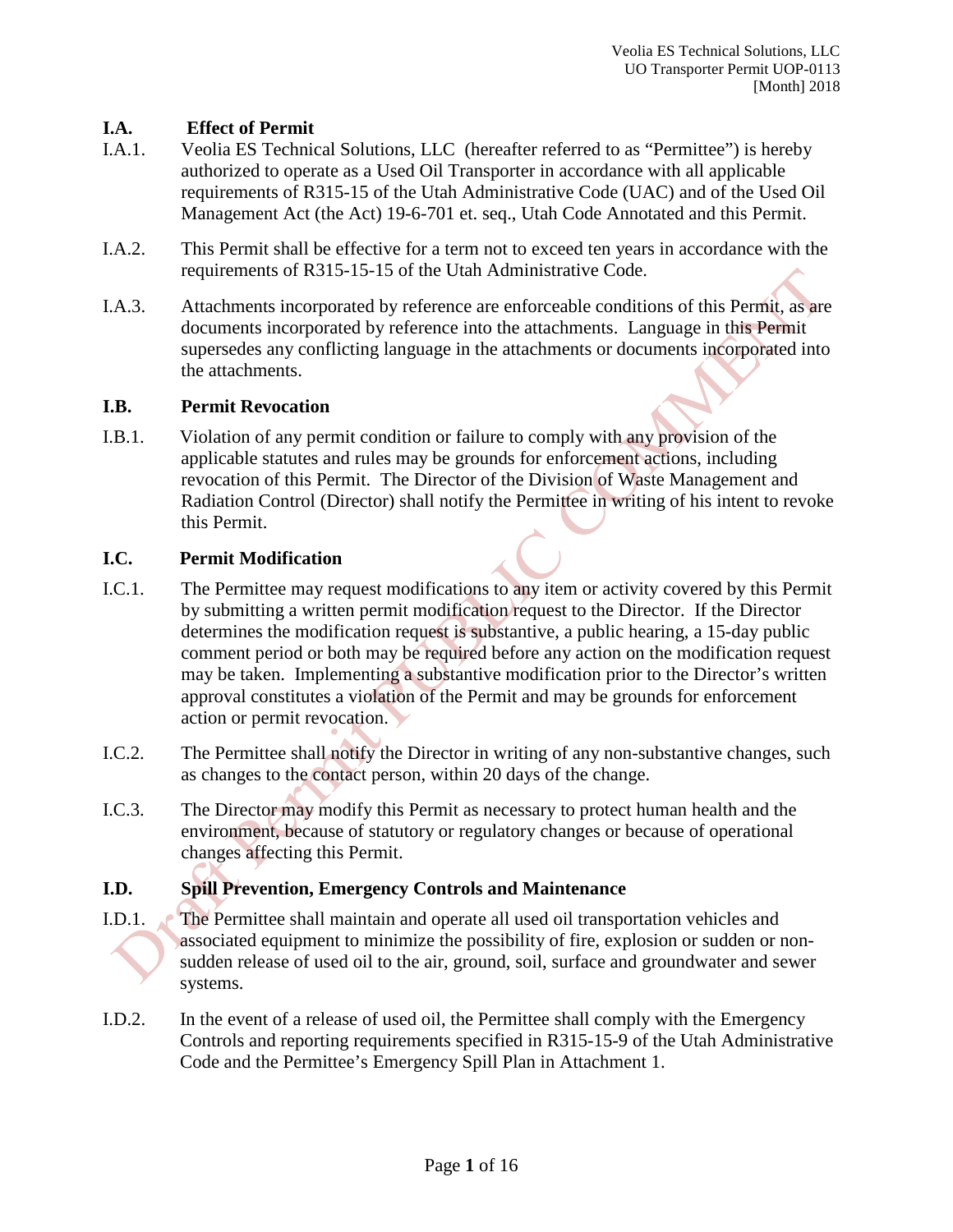#### **I.E. Record Retention**

- I.E.1. The Permittee shall maintain all applicable used oil records required by R315-15 of the Utah Administrative Code and this Permit at the Permittee's facility located at 709 North Taylor Way, Suite #1 in North Salt Lake, Utah.
- I.E.2. All records shall be readily accessible for review by representatives of the Director. Records may be in a hard copy or electronic format. Records shall be maintained for a minimum of three years.

#### **I.F. Tracking**

- I.F.1. The Permittee shall keep written transportation records for both the collection and delivery of used oil. Collection and delivery records may be a log, invoice, manifest, bill of lading or other shipping document.
- I.F.2. The collection records shall include the generator's, transporter's, transfer facility's, off -specification burner's or processor's name and signature (dated upon receipt), address, volume of used oil collected and EPA identification number if applicable.
- I.F.3. The halogen content from screening tests, analytical laboratory testing or generator knowledge shall be documented on the used oil record/bill of lading at each used oil collection location prior to loading for transportation. The halogen content determination method (i.e., test or generator knowledge) shall be documented on the shipping document with the halogen concentration in accordance with Attachment 2 (Procedures for Recording Halogen Content).
- I.F.4. The Permittee shall document the PCB concentration based on analytical results of used transformer oil prior to collection and transport the record/bill of lading at each used oil collection location.
- I.F.5. The delivery records shall include the Permittee's name, address, EPA identification number, vehicle designation number, driver name, date of delivery, the volume of used oil delivered and the type of delivery (i.e., bulk oil in tankers or containerized, specifying container types and numbers).
- I.F.5.a. The used oil records shall include the receiving transfer facility's, off-specification burner's, processor's or other transporter's name and signature (dated upon receipt), address and EPA identification number.
- I.F.5.b. The Permittee shall create a new delivery record for internal transfers between the Permittee's transportation vehicles.

# **I.G. Transportation Operations**

- I.G.1. The Permittee is authorized to transport used oil and deliver the used oil to another permitted transporter, transfer facility, processor and re-refiner or used oil burner in accordance with R315-15-4.4 of the Utah Administrative Code.
- I.G.2. Transportation of oily water shall be managed as used oil if the used oil is destined to be recovered in accordance with R315-15 of the Utah Administrative Code and this Permit.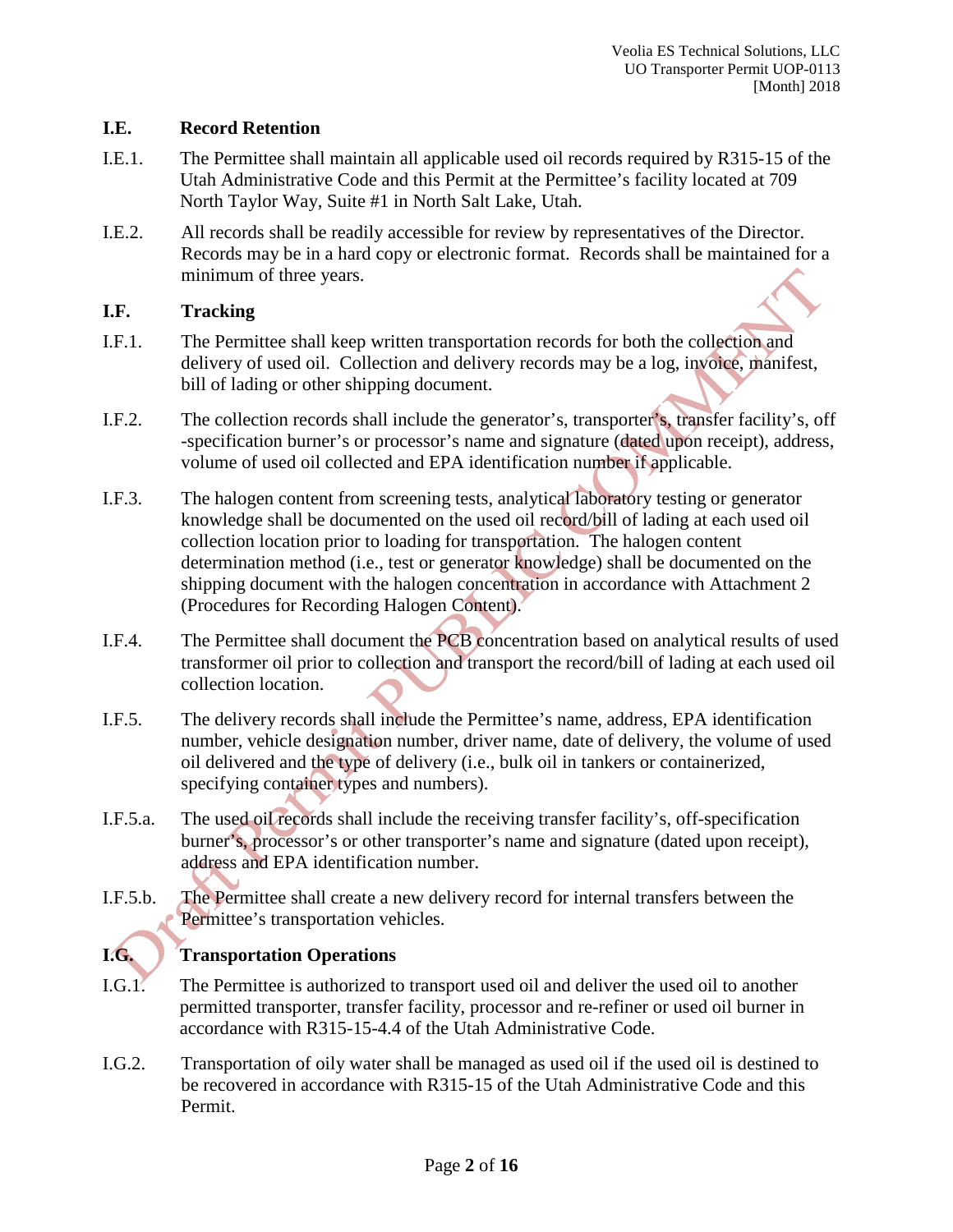- I.G.3. The Permittee shall only accept used oil or oily water subject to R315-15 of the Utah Administrative Code that has halogen concentrations less than 1,000 ppm unless rebutted in accordance with Attachment 3 (Analysis Plan) or unless the oil was generated by a Very Small Quantity Generator (VSQG) or Do-It-Yourselfer Collection Center (Type A or B).
- I.G.4. The Permittee shall comply with TSCA regulations when transporting used oil with PCB concentrations greater than or equal to 50 mg/kg.

#### **I.H. Sampling and Analysis Halogen Determination**

I.H.1. The Permittee shall follow all sampling and analytical procedures in Attachment 3 (Analysis Plan) and Attachment 4 (Sampling Procedures) when conducting used oil sampling and analytical testing to meet the requirements of R315-15 of the Utah Administrative Code and this Permit.

#### **I.I. Prohibited Waste**

- I.I.1. Used oil that has been mixed with hazardous waste as defined by R315-261 of the Utah Administrative Code or PCBs as defined by R315-301-2(53) of the Utah Administrative Code shall no longer be managed as used oil and shall be subject to applicable hazardous waste and PCB-contaminated waste rules.
- I.I.2. Used oil shall not be stored in tanks, containers or storage units that previously stored hazardous waste unless these tanks, containers and storage units have been cleaned in accordance with R315-261-7 of the Utah Administrative Code.
- I.I.3. The Permittee shall not place, manage, discard or otherwise dispose of used oil in any manner other than specified in R315-15-1.3 of the Utah Administrative Code.

#### **I.J. Waste Disposal**

- I.J.1. The Permittee shall properly characterize used oil waste related material to determine if the wastes are hazardous or non-hazardous in accordance with R315-15-8 of the Utah Administrative Code and manage accordingly.
- I.J.2. The Permittee shall maintain records showing characterization, handling and disposal of waste generated.

# **I.K**. **Used Oil Storage**

- I.K.1. The Permittee shall not store used oil in Utah longer than 24 hours without first obtaining a transfer facility or processor permit for that storage location. This includes storing used oil in vehicles at loading and unloading docks and parking areas.
- I.K.2. The Permittee shall notify the Director if the 24-hour storage is exceeded due to mechanical failure of the Permittee's transportation vehicle prior to exceeding the 24 hour storage requirement.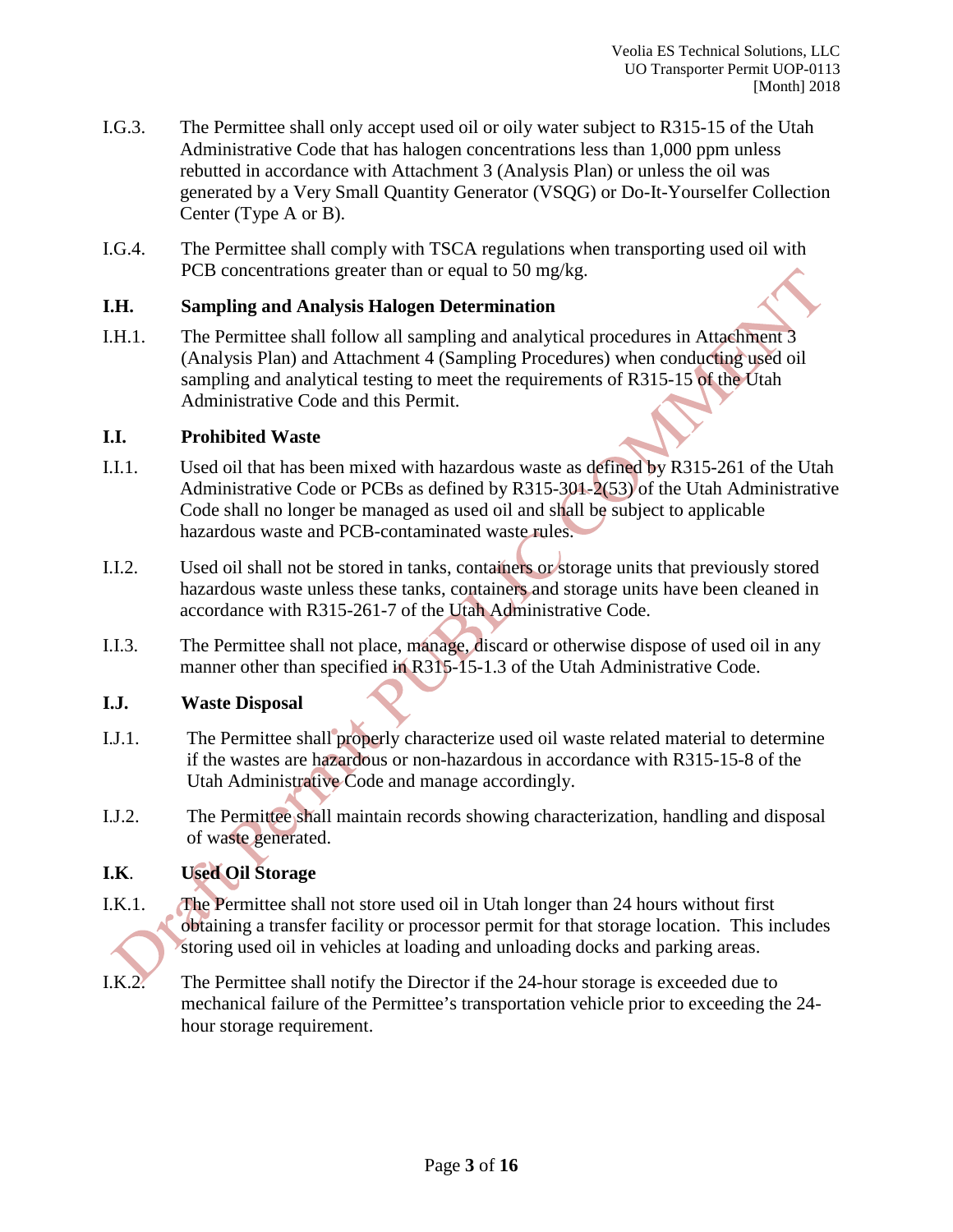#### **I.L. Liability and Financial Requirements**

- I.L.1. The Permittee shall procure and maintain general liability and sudden used oil thirdparty environmental pollution liability coverage for the Permittee's operations as required by R315-15-10 of the Utah Administrative Code.
- I.L.2. The Permittee shall provide documentation of financial responsibility, environmental pollution legal liability and general liability coverage annually to the Director for review and approval by March 1 of each reporting year with the Annual Report Form UO 004.
- I.L.3. The Permittee shall provide documentation of financial responsibility, environmental pollution legal liability and general liability coverage to the Director upon request.
- I.L.4. The Permittee shall notify the Director immediately of any changes to the extent and type of liability coverage in accordance with R315-15-10 of the Utah Administrative Code.

# **I.M. Used Oil Handler Certificate**

I.M.1. In accordance with R315-15-4 of the Utah Administrative Code, the Permittee shall not operate as a used oil transporter without obtaining annually a Used Oil Handler Certificate from the Director. The Permittee shall pay a used oil handler fee, pursuant to Utah Code 63J-1-504, by December 31 of each calendar year to receive certification for the upcoming calendar year.

#### **I.N. Inspection and Inspection Access**

- I.N.1. Any duly authorized employee of the Director may, at any reasonable time and upon presentation of credentials, have access to and the right to copy any records relating to used oil and to inspect, audit or sample. The employee may also make record of the inspection by photographic, electronic, audio, video or any other reasonable means to determine compliance.
- I.N.2. An authorized employee may collect soil, groundwater or surface water samples to evaluate the facility's compliance.
- I.N.3. Failure to allow reasonable access to the property by an authorized employee may constitute "denial of access" and may be grounds for enforcement action or permit revocation.

# **I.O. Annual Report**

I.O.1. The Permittee shall prepare and submit an Annual Report to the Director by March 1 of the previous year. The Annual Report shall describe the Permittee's used oil activities in Utah and document financial assurance using the Division's Used Oil Transporter Annual Report form (UO 004) as required by R315-15-13.4 of the Utah Administrative Code.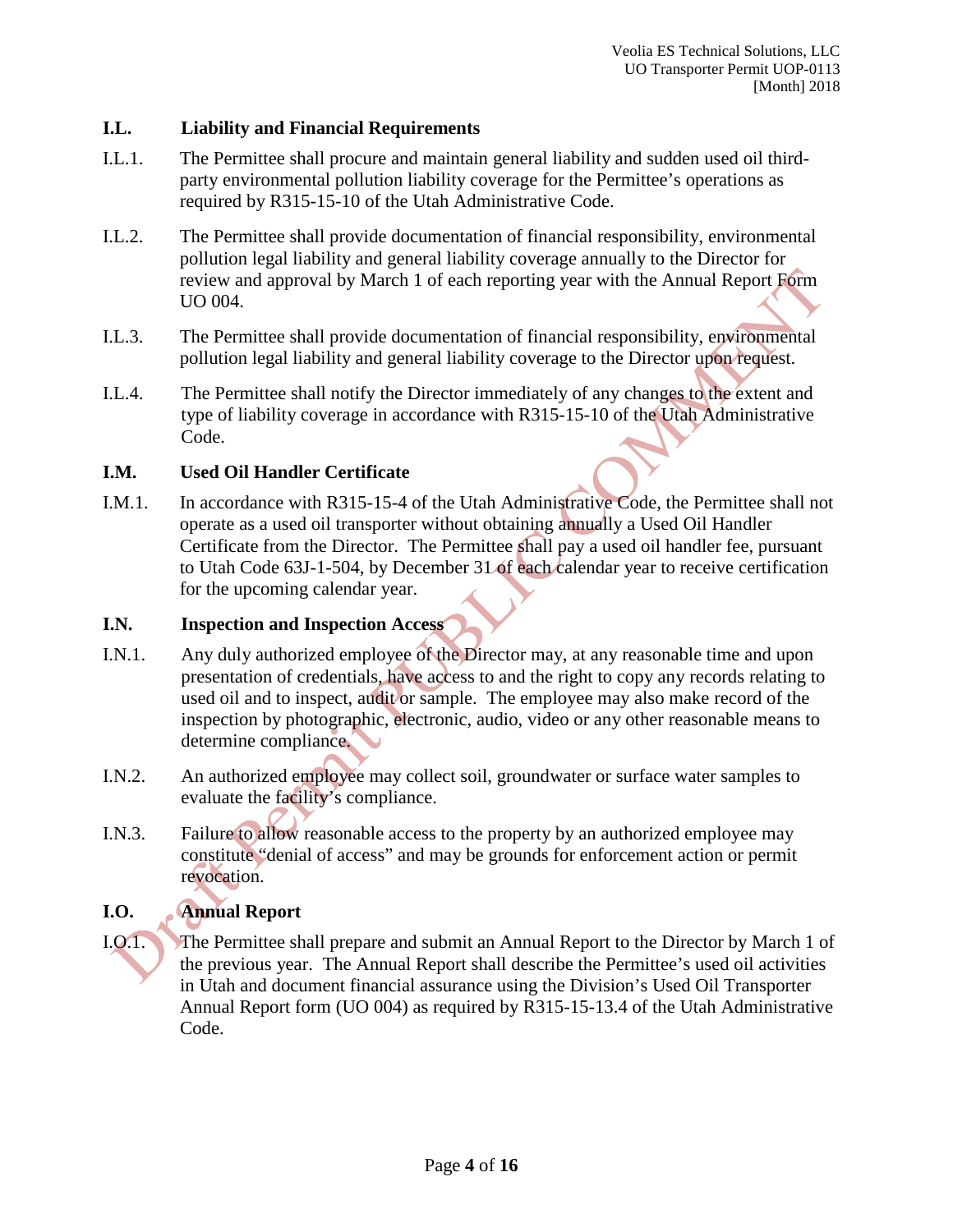#### **I.P. Other Laws**

I.P.1. Nothing in this Permit shall be construed to relieve the Permittee of his obligation to comply with any Federal, State or local law.

#### **I.Q. Enforceability**

I.Q.1. Violations documented through the enforcement process pursuant to Utah Code Annotated 19-6-112 may result in penalties in accordance with R315-102 of the Utah Administrative Code.

# **I.R**. **Effective Date**

I.R.1. The permit is effective on the date of signature by the Director.

Dream Remain R NBINC CON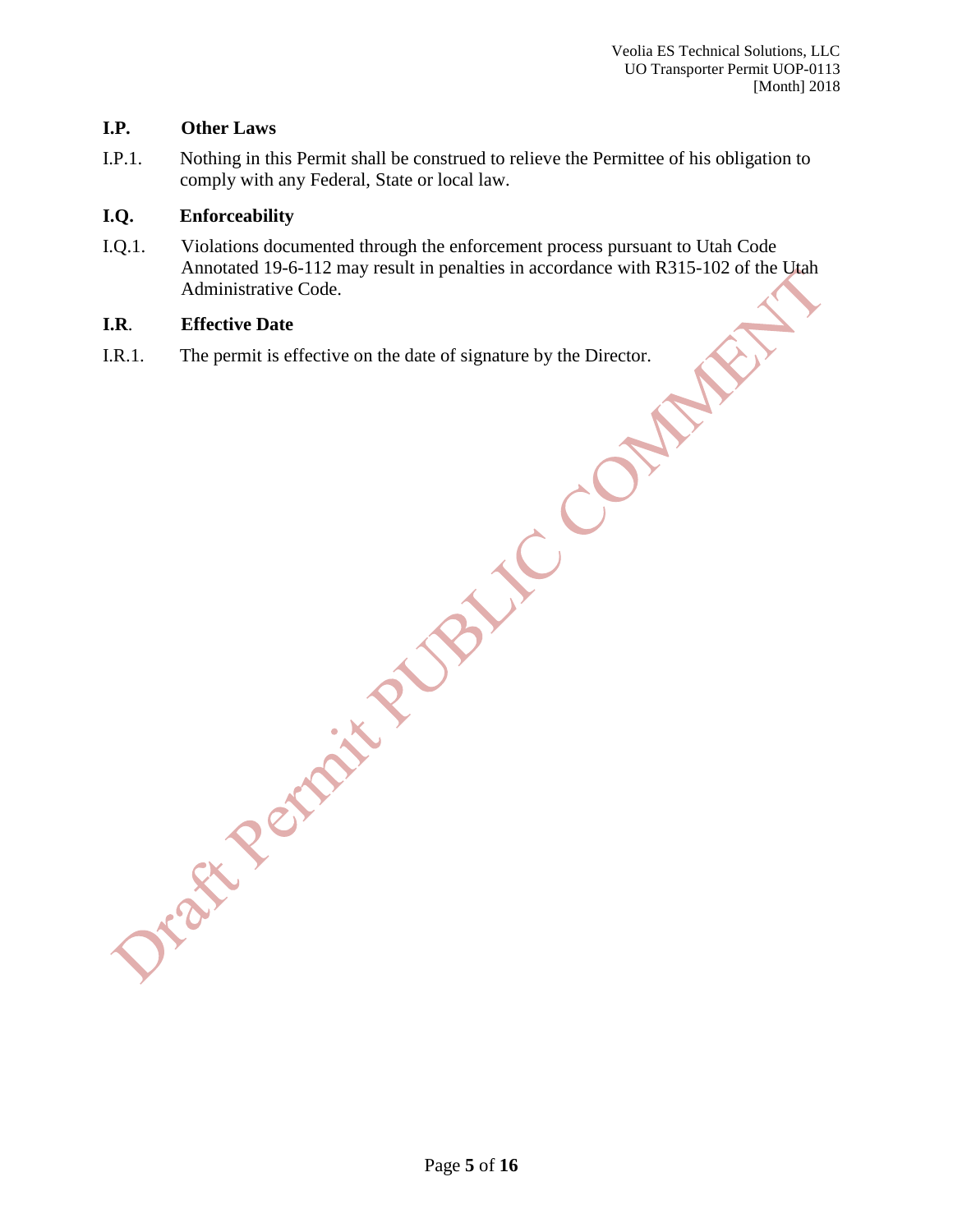#### **II.A. Transport Vehicle Requirements**

II.A.1. The Permittee shall only transport used oil in the types of vehicles listed in Table II.A.

| <b>Type of Vehicle</b>        | <b>Used Oil Capacity</b><br>(gallons) |  |
|-------------------------------|---------------------------------------|--|
| Pick-up Trucks                | 550                                   |  |
| <b>Tractor Trailer/Tanker</b> | 5700                                  |  |
| Box Vans                      | . 87∟                                 |  |

# **Table II.A: Vehicle Description**

- II.A.2. All bulk used oil transport vehicles operated by the Permittee shall have the words "USED OIL" on both sides of the transport vehicle in a contrasting color that is distinguishable from the background color and at least three inches tall. These designations shall be in place at all times the transport vehicle is transporting or storing used oil. Individual containers of used oil shall be labeled "Used Oil."
- II.A.3. All Permittee's vehicles which transport used oil shall have a copy of the Permittee's Emergency Spill Plan (Attachment 1) maintained in the vehicle at all times.
- II.A.4. The Permittee shall maintain Emergency Spill Cleanup materials in all vehicles used to transport used oil as specified in Attachment 1 (Emergency Spill Plan) of this Permit.

# **II.B. Used Oil Loading and Unloading Requirements**

- II.B.1. The Permittee shall determine if the halogen content is less than 1,000 ppm prior to loading the used oil in accordance with Attachment 3 (Analysis Plan). The result shall be recorded on the transportation document (e.g., bill of lading).
- II.B.2. The Permittee shall secure the vehicle by positioning wheel chocks and applying the emergency brakes before loading or unloading used oil.
- II.B.3. The Permittee shall inspect all used oil collection equipment, if applicable (e.g., vehicles and associated pumping equipment) for any damage prior to use.
- II.B.4. The Permittee shall place buckets or other containers under piping connections to collect drips of used oil during loading and unloading operations.
- II.B.5. The Permittee shall ensure the amount of used oil to be loaded into the transport vehicle will not exceed the carrying capacity. The Permittee shall utilize a calibrated gauging instrument to measure used oil volume in each collection vehicle/tanker.
- II.B.6. The Permittee is not authorized to transfer used oil to or from rail cars.

#### **II.C. Used Oil Sampling and Analysis**

II.C.1. The Permittee shall determine the halogen concentration and PCB concentration, if applicable, prior to acceptance of the used oil as required in this Permit and Attachment 3 (Analysis Plan)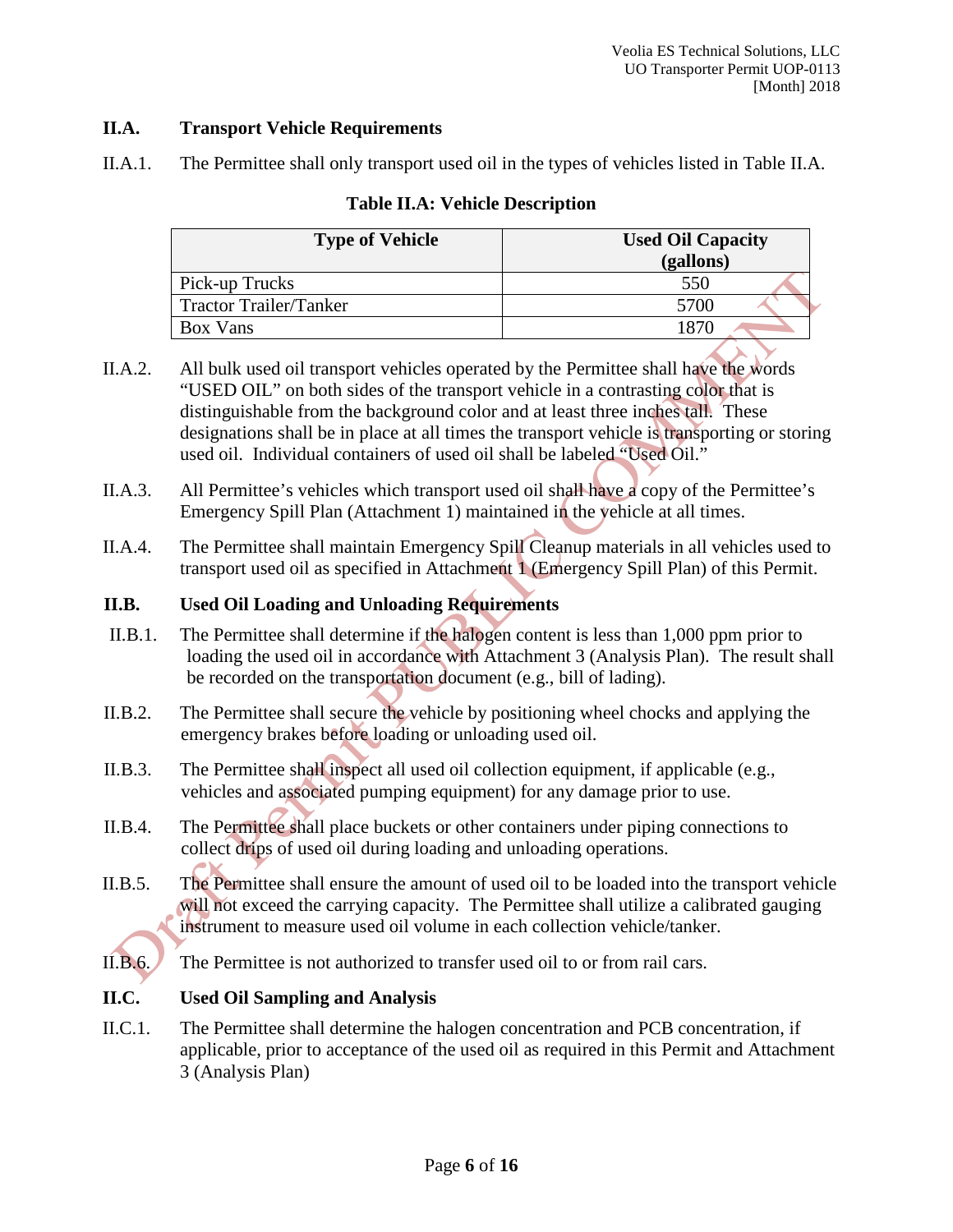#### **II.D. Rebuttable Presumption**

- II.D.1. Used oil with total halogen concentrations greater than 1,000 mg/kg (ppm) is presumed to have been mixed with a hazardous waste and shall be managed as a hazardous waste unless the Permittee successfully rebuts the presumption.
- II.D.2 Used oil with halogen concentrations between 1,000 ppm and 4,000 ppm may be accepted for transport, if the Permittee rebuts the hazardous waste presumption or has analytical data documentation from a prior used oil handler that the used oil is not a hazardous waste or if the used oil is solely from a Very Small Quantity Generators (VSQG) or is DIYer used oil from a collection center. The Permittee shall attach any analytical results used to rebut the hazardous waste presumption to the shipping documents.
- II.D.3. The Permittee may rebut the hazardous waste presumption in accordance with R315-15- 4.5 of the Utah Administrative Code if the Permittee can demonstrate that the halogens in the used oil originated from sources other than halogenated hazardous constituents listed in Appendix VIII of 40 CFR 261.
- II.D.4. If the additional testing shows that used oil has been mixed with a listed hazardous waste described in R315-261 of the Utah Administrative Code, the mixture is subject to regulation as a hazardous waste if the concentration of any individual compound listed in R315-261 Appendix VIII is greater than or equal to 100 mg/kg (ppm).
- II.D.5. The rebuttable presumption does not apply to metalworking oils/fluids containing chlorinated paraffins if they are processed through a tolling arrangement as described in R315-15-2.5(c) of the Utah Administrative Code to reclaim metalworking oils/fluids. The rebuttable presumption does apply to metalworking oils/fluids if such oils/fluids are recycled in any other manner or disposed.
- II.D.6. The rebuttable presumption does not apply to used oils contaminated with chlorofluorocarbons (CFCs) removed from refrigeration units if the CFCs are destined for reclamation. The rebuttable presumption does apply to used oils contaminated with CFCs that have been mixed with used oil from sources other than refrigeration units.

#### **II.E. Used Oil Training**

- II.E.1. The Permittee shall train handlers of used oil in accordance with R315-15-4 of the Utah Administrative Code and the requirements of this Permit. New employees may not manage or process used oil without a trained employee present until used oil training is completed.
- II.E.2. The Permittee shall document that employees are trained in the identification of used oil, recordkeeping requirements, emergency spill plan and facility used oil procedures for handling, transporting, sample collection, halogen screening and laboratory analytical methods, rebuttable presumption testing, and the appropriate use of "generator knowledge" when determining the halogen content of used oil
- II.E.3. Employees collecting and performing field halogen testing shall be trained and demonstrate competence in collecting a representative used oil sample and testing for halogens using a CLOR-D-TECT® kit prior to fieldwork.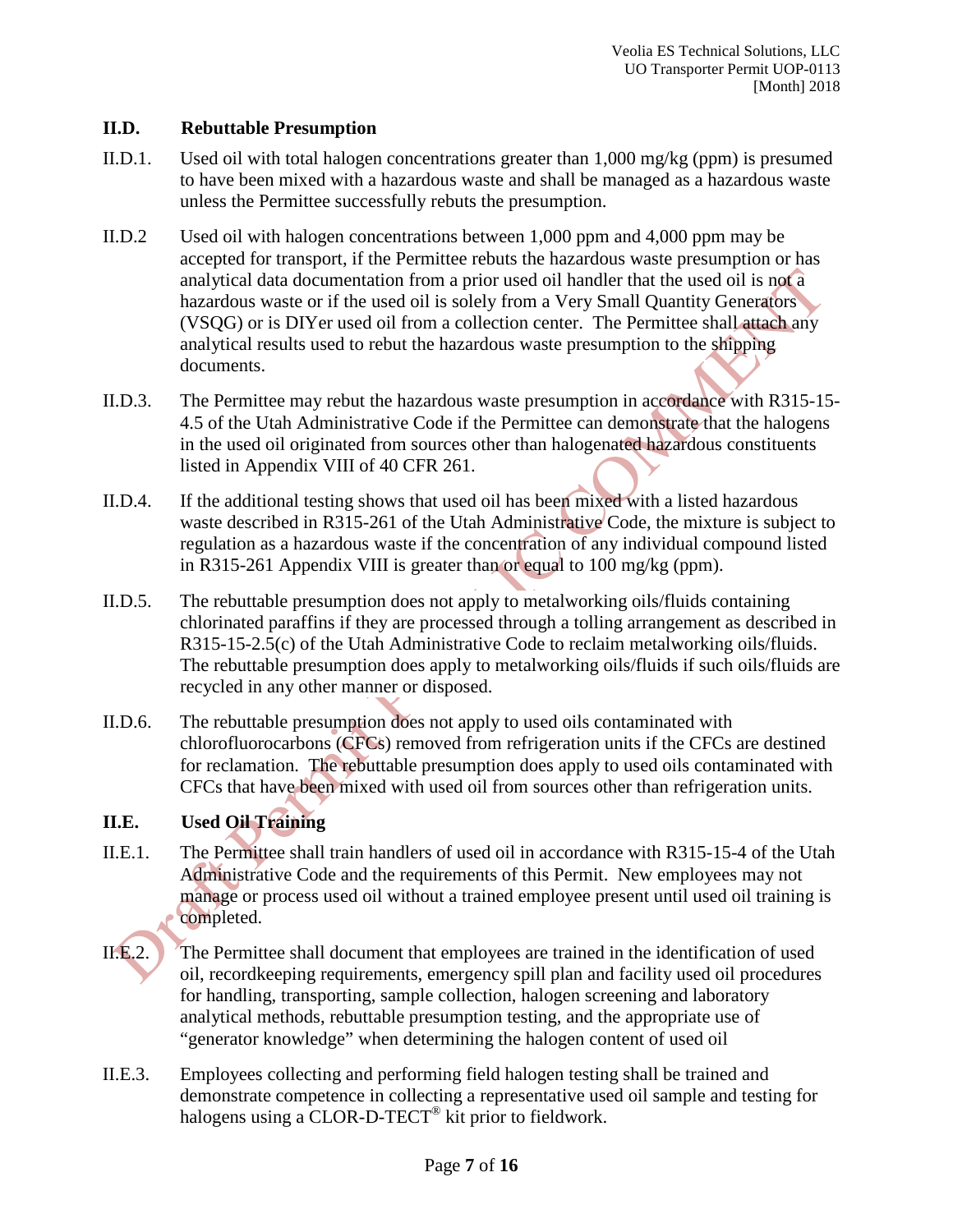- II.E.4. The Permittee shall provide, at a minimum, an annual used oil training refresher course for employees handling used oil. Additional training is required if the Permittee changes used oil handling procedures or this Permit is modified.
- II.E.5. The Permittee shall keep training records for each employee for a minimum of three years. Employees and supervisors shall sign and date training attendance sheets to document class attendance.

#### **II.F. Spill Response, Remediation, and Reporting**

- II.F.1. In accordance with R315-15-9.1(a) of the Utah Administrative Code, the person responsible for the spill shall immediately take appropriate action to minimize the threat to human health and the environment and notify the DEQ Hotline at (801) 536-4123 if the spill is greater than 25 gallons or for smaller spills that pose threat to human health or the environment.
- II.F.2. Responders shall take action to prevent spill from spreading by utilizing absorbent, booms, pads, rags, etc. (Attachment 1- Emergency Spill Plan).
- II.F.3. Once the material is containerized, a waste determination shall be made to determine the material's disposition.
- II.F.4. The Permittee is responsible for the material release and shall recover oil and remediate any residue from the impacted soils, water, or other property, or take any other actions as required by the Director until there is no longer a hazard to human health or the environment.
- II.F.5. All costs associated with the cleanup shall be at the expense of the Permittee.
- II.F.6. Vehicle spill kits shall contain, at a minimum, the equipment listed in Attachment 1 (Emergency Spill Plan) of this Permit and shall be checked daily prior to collection activities.
- II.F.7. The Permittee shall report all relevant information, including the amount of waste generated from cleanup efforts, the characterization of the waste (i.e. hazardous or nonhazardous), final waste determination, and disposal records. The report shall also include actions taken by the Permittee to prevent future spills.
- II.F.8. An air, rail, highway or water transporter who has discharged used oil shall give notice, if required by 49 CFR 171.15, to the National Response Center at http://nrc.uscg.mil/nrchp.html, (800) 424-8802. In addition to the notification above, a written report, as required in 49 CFR 171.16, shall be presented to the Director, Office of Hazardous Materials Regulations, Materials Transportation Bureau located in Washington, D.C., 20590.
- II.F.9 .In accordance with R315-15-9.4 of the Utah Administrative Code, the Permittee shall submit to the Director a written report within 15 days of any reportable release of used oil.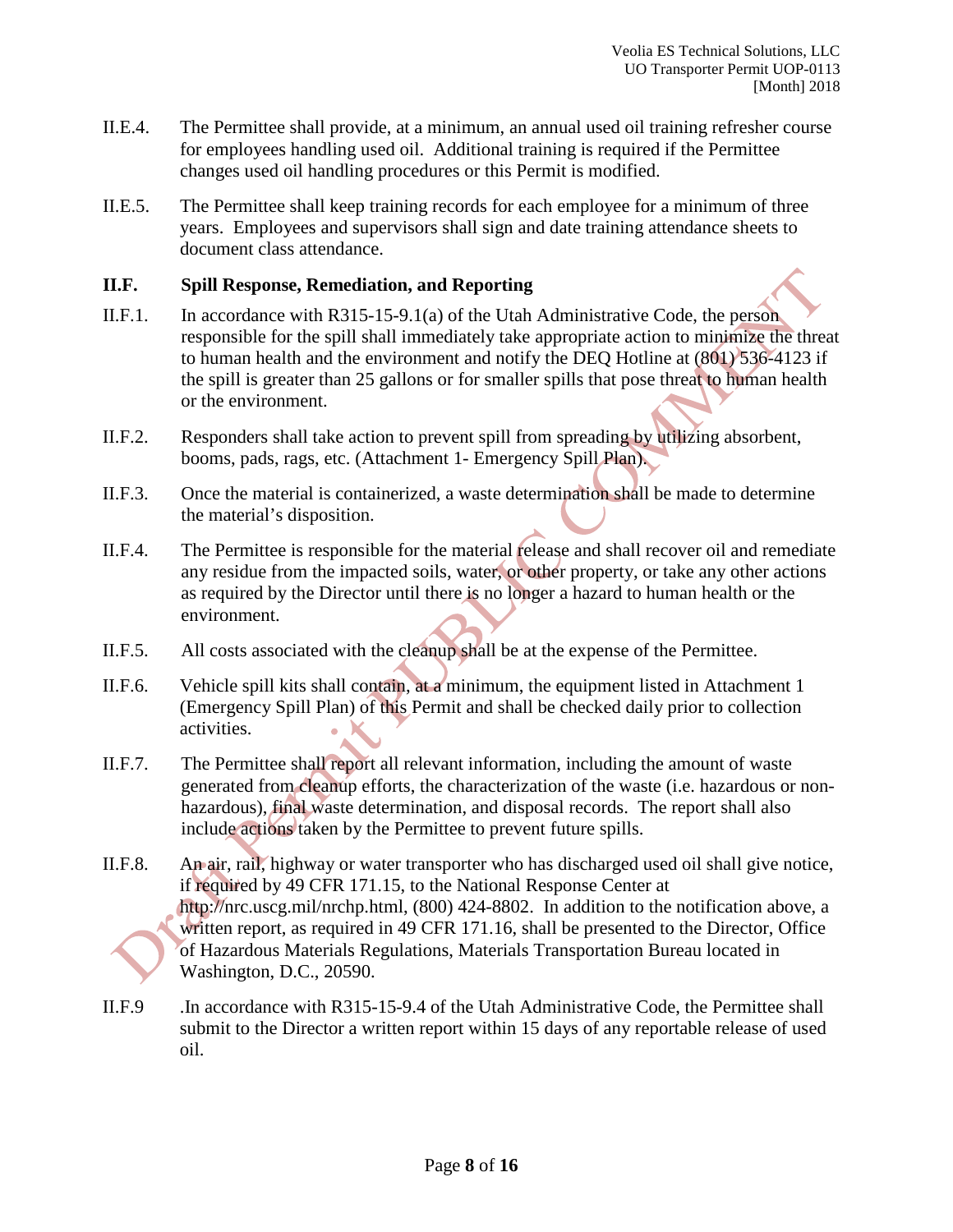#### **Emergency Spill Plan**

#### **A. General Procedures**

- A.1. In the event of a release of used oil, the Veolia employee will immediately take the following appropriate actions to contain and minimize the spill and the threat to life, health, environment and property:
- A.1.a. The Veolia employee will attempt to control or stop the leak if it can be done safely.
- A.1.b. Use absorbent material, booms, spill pads and dirt dams and dikes if necessary to control the material. If possible, keep spilled material out of storm drains and open waterways.
- A.1.c. Contact 911 emergency responders if needed.
- A.1.d. Contact his supervisor.
- A.1.e. If necessary, the supervisor will contact an authorized waste remediation company for assistance with the clean- up.
- A.2. Used oil spills exceeding 25 gallons, or that pose a risk to human health and the environment, shall be reported to Veolia's management, and to the Utah Department of Environmental Quality and any other applicable regulatory agency immediately after containment of the spill (Table 1).

| <b>Regulatory Agency</b>                                     | <b>Contact Phone Number</b>          |
|--------------------------------------------------------------|--------------------------------------|
| <b>National Response Center</b>                              | $(800)$ 424-8802 or $(202)$ 426-2675 |
| Utah Department of Environmental Quality<br>(within 24 hrs.) | $(801)$ 536-4123                     |
| Utah State Highway Patrol                                    | $(801)$ 538-3400                     |

#### **Table: 1: Regulatory Agency Notification Numbers**

- A.3. The following information shall be provided by telephone to the Utah State Department of Environmental Quality's 24-hour answering service at (801) 536-4123:
- A.3.a. The names, telephone numbers and the addresses of the parties that is responsible for the release.
- A.3.b. The name, title and telephone number of the individual that is reporting the spill.
- A.3.c. Time and date of the release of used oil.
- A.3.d. Location of the release, be as specific as possible including nearest town, city, highway or waterway.
- A.3.e. Description of released material found on the manifest or shipping document, along with the amount of material released.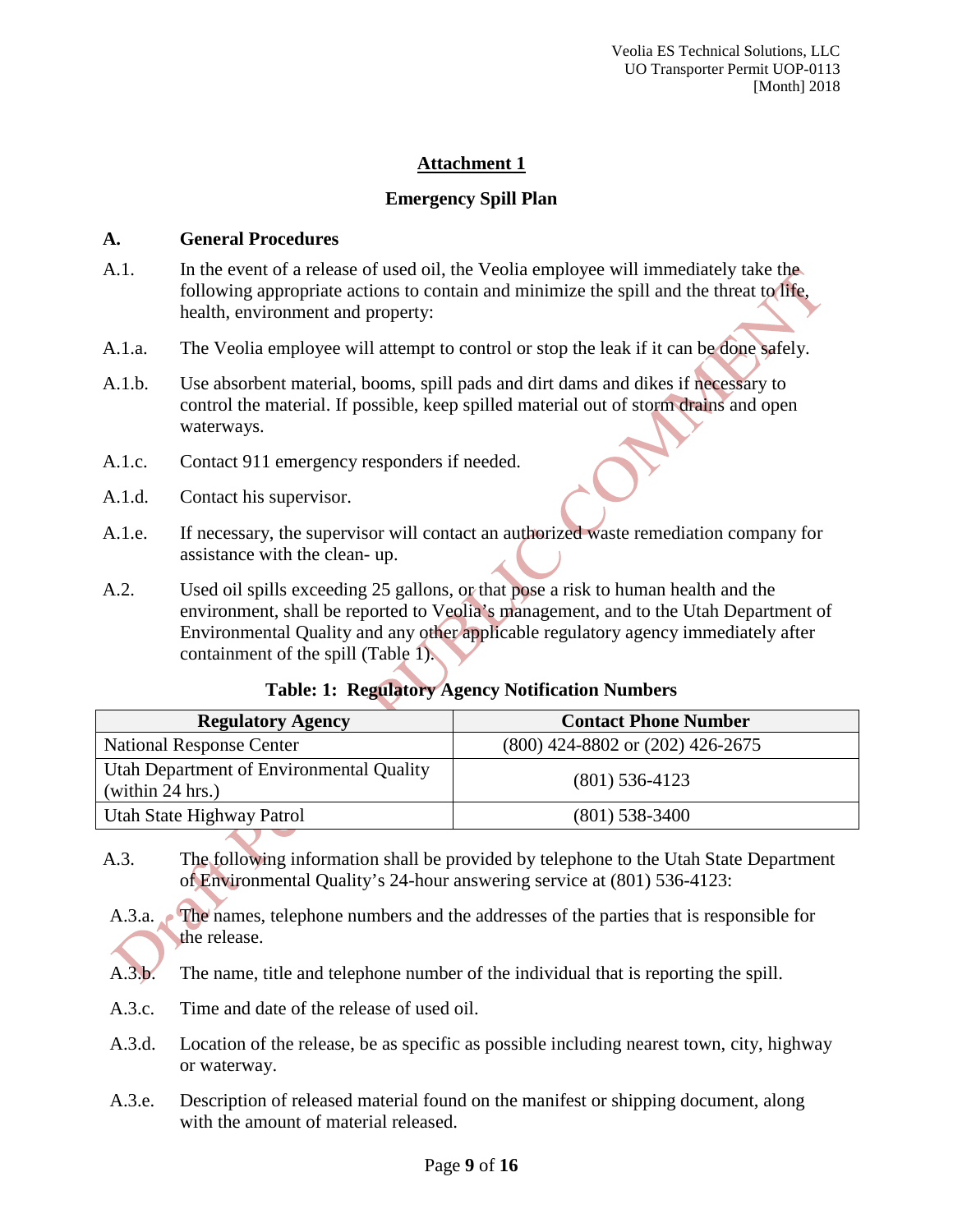- A.3.f. Cause of the release.
- A.3.g. Possible hazards to human health or the environment and any emergency action taken to minimize these threats.
- A.3.h. The extent of injury, if any
- A.4. If a spill occurs on a highway or railway, employees should immediately stop the release if possible, secure the scene and contain the spill. Veolia shall give notice, if required by 49 CFR 171.15 to the National Response Center (Table 1). The Utah State Highway Patrol (Table 1) shall be contacted if the spill restricts a public road.
- A.5. A spill report of used oil spills exceeding 25 gallons, or that pose a risk to human health and the environment, shall be submitted to the Division of Waste Management and Radiation Control within 15 days of the spill in accordance with R315-15-9.1.
- A.6. The driver/employee shall immediately notify their supervisor of reportable spills. If after hours, initial notification is to be made to the 24-hour emergency contacts in Table 2 below. If there are, injuries to personnel/public or the spill will require additional emergency responders to contain then all 911 to request help. The discharge notification form is included in this spill plan shall be completed by the operator after containment of the used oil, notification to emergency responders (if applicable) and Veolia's management.

| <b>Contact Person</b> | <b>Title</b>                 | <b>Contact Information</b>                                                                  |  |
|-----------------------|------------------------------|---------------------------------------------------------------------------------------------|--|
| Nicholas Trujillo     | Project Manager              | $(801)$ 294-7111 (office)<br>$(801)$ 678-5134 (cell)<br>Email: nicholas.trujillo@veolia.com |  |
| Justin Robert         | <b>Mountain Branch Field</b> | $(303)$ 885-2882 (cell)                                                                     |  |
|                       | <b>Operations Manger</b>     | Email: justin.robert@veolia.com                                                             |  |
| Fire Response         | <b>NA</b>                    | 911                                                                                         |  |

**Table: 2: Emergency Contacts List**

- A.7. The transporter shall maintain absorbents and equipment to contain a leaking containers and spills. At a minimum each vehicle spill kit shall contain the items listed in Table 3.
- A.8. Employees are exempted from reporting de minimis drips to management that are immediately cleaned up by the responsible employee.
	- The Veolia's supervisor shall be responsible to initiate and complete any reporting and notification to the required Federal, State and local agencies.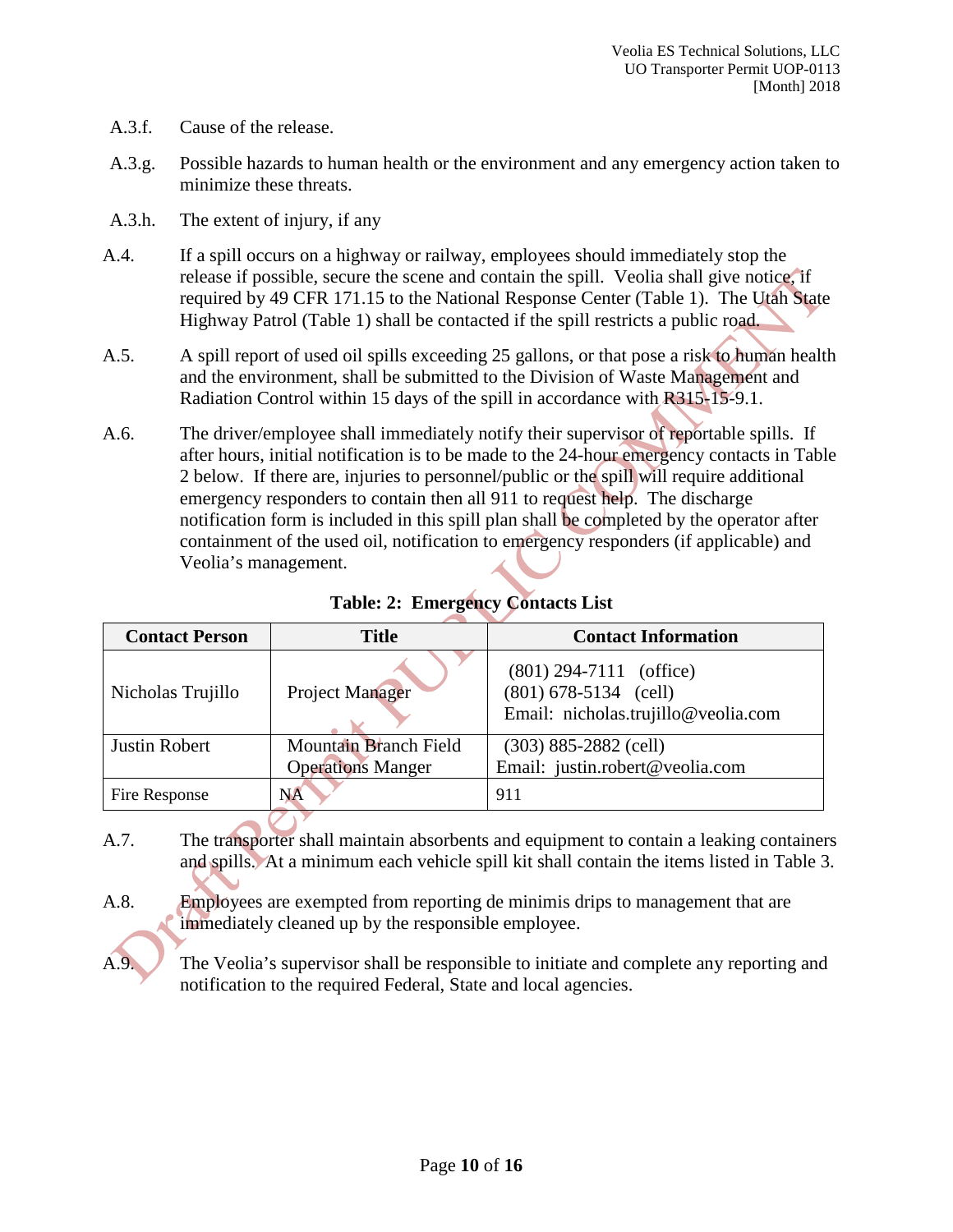| <b>Equipment Description</b>                                                     | Quantity         |
|----------------------------------------------------------------------------------|------------------|
| Shovel / Broom                                                                   | 1 each           |
| <b>Buckets</b>                                                                   | 2                |
| Spill Absorbent Pads                                                             | 10               |
| <b>Granulated Absorbent</b>                                                      | $2 \text{ ft}^3$ |
| Absorbent Boom/oil sock                                                          |                  |
| Used Oil Emergency Controls -Spill Plan with<br><b>Emergency Contact Numbers</b> |                  |
| First Aid Kit and Fire Extinguisher                                              | each             |

# **Table 3: Spill Equipment Inventory for Transporter Vehicle**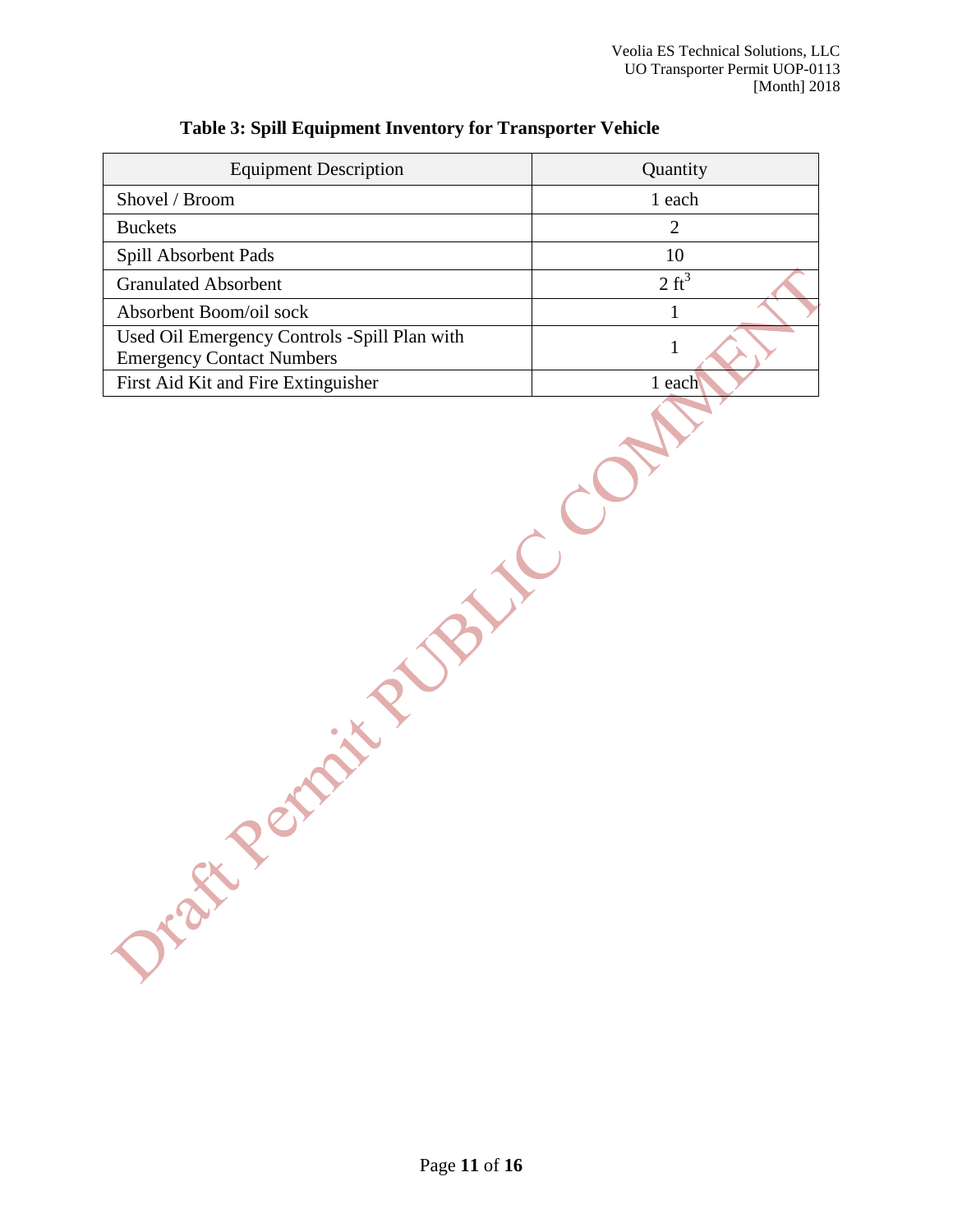# **Procedures for Recording Halogen Content**

# **A. General Procedures**

A.1. The Permittee's drivers shall document the halogen content of the used oil, the determination method and date of entry, if applicable, on the shipping record as follows:

# B. **Bill of Lading (Daily record for single transporter)**

B.1. When the Permittee determines the halogen content using halogen field screening methods or laboratory analytical methods in accordance with Attachment 3(Analysis Plan) the driver shall record the following halogen information:

Halogens  $\leq 1000$  ppm/test

Halogens >1000 ppm/test

B.2. When the Permittee determines the halogen content using Generator Knowledge provided by the generator, the driver shall write the following:

Halogens ≤1000 ppm/GenKno

Halogens >1000 ppm/GenKno

\*Note: The daily Bill of Lading must be dated.

# C. **Manifest (record for single or multiple transporters)**

C.1. When the Permittee determines the halogen content using halogen field screening methods or laboratory analytical methods in accordance with Attachment 3 (Analysis Plan) the driver shall record the following halogen information and date the entry in the special handling box of the manifest.

Halogens≤ 1000 ppm/test date

Halogens >1000 ppm/test date

C.2. When the Permittee documents the halogen content using Generator Knowledge the driver shall write the following:

Halogens ≤1000 ppm/GenKno **(**Date)

Halogens >1000 ppm/GenKno (Date**)**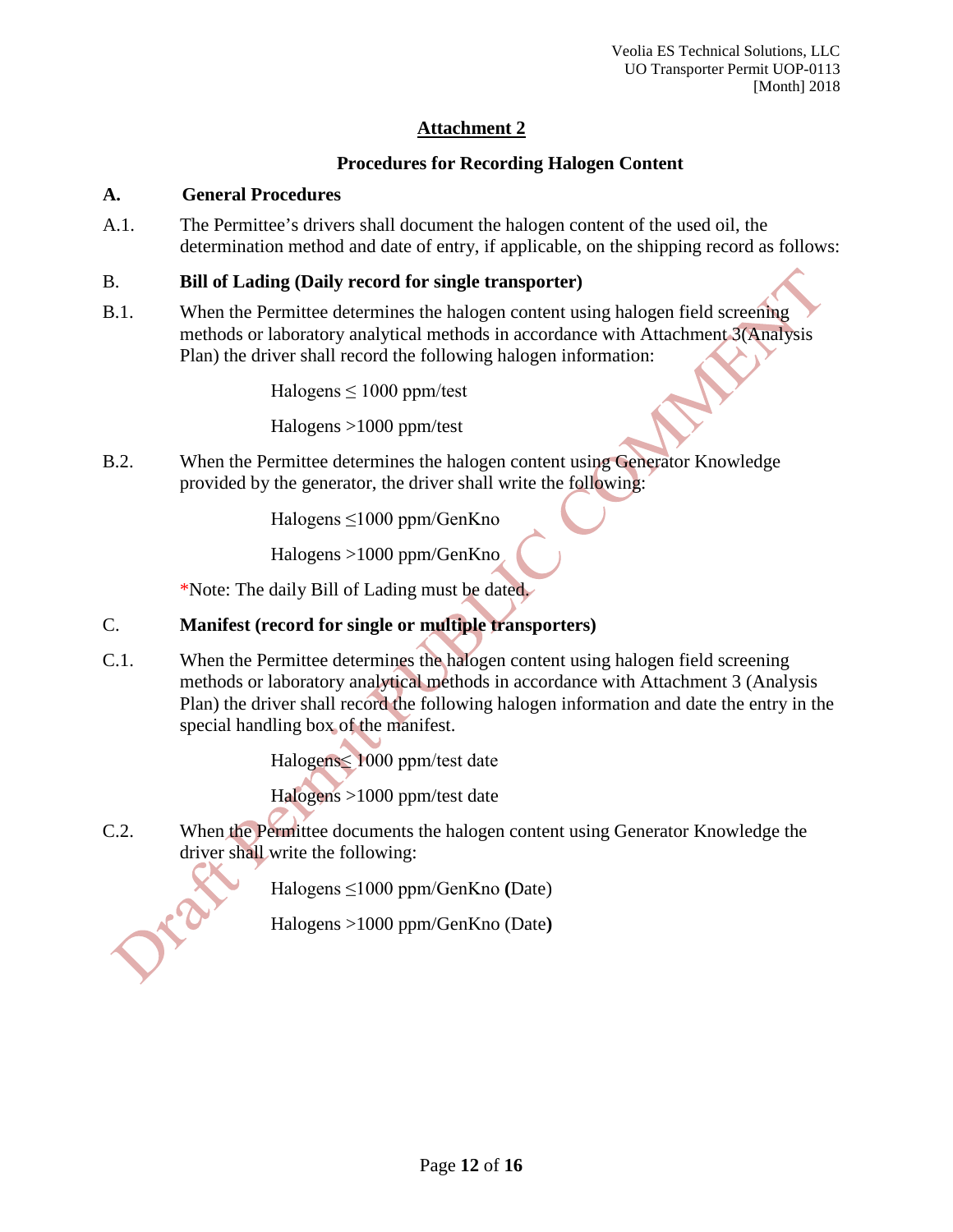#### **Analysis Plan**

#### **A. General Requirements**

A.1. The Permittee shall verify that the halogen content of the used oil collected prior to transport in accordance with at least one of the following halogen verification methods in accordance with B through D:

#### **B. Halogen Field Screening Methods**

- B.1. If he Permittee screens the generator's used oil to verify halogen concentration, the Permittee shall use a halogen field screening method in accordance with the following requirements:
- B.2. Used oil that contains less than 20% water shall be screened for halogens with a CLOR-D-TECT® halogen test kit (EPA Method 9077).
- B.3. Used oil that contains between 20% and 70% water shall be screened for halogens with a HYDROCLOR- $Q^{\circledast}$  test kit. The resulting halogen concentration must be corrected using the following conversion formula to calculate true halogen concentration.

*True Halogen Concentration = Reading Syringe + [(10 + ml oil in sample)/10]*

**Example**: sample contains 6 ml water and 4 ml oil (60% water) and the syringe reading is 2,000 ppm, then the true concentration is:

*2,000 ppm [(10 + 4)/10] = 2,800 ppm*

- B.4. Used oil that contains greater than 70% water shall be screened for halogens with a HYDROCLOR-Q<sup>®</sup> test kit. Correction of the halogen screening results is not required.
- B.5. The Permittee shall document on acceptance records or bill of lading the screening results.
- B.6. The requirement for a quality control sample (duplicate) may be satisfied by testing prior to off-loading from permitted vehicles in accordance with the CLOR-D-TECT<sup>®</sup> kits (EPA Method 9077) and is not required for each load collected at individual generators.

# **C. Halogen Laboratory Analytical Methods**

C.1. If the Permittee submits a representative used oil sample to a Utah-certified laboratory to analyze for total halogen concentration, the Permittee shall use Method 9076 or other equivalent method approved by the Director.

C.2. The Permittee shall document the analytical results on the transportation document such as a bill of lading or manifest.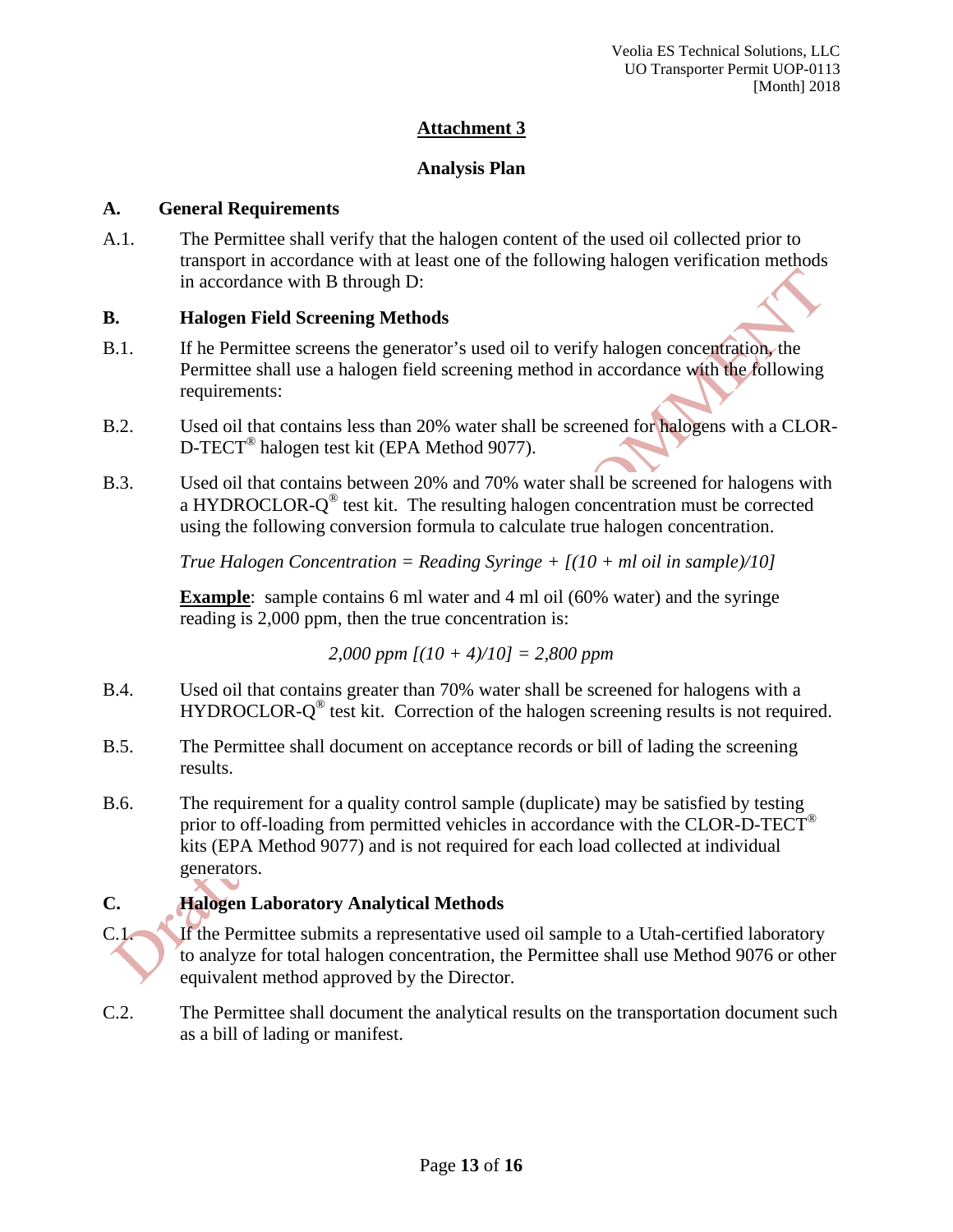#### **D. Halogen Generator Knowledge Method**

- D.1. The Permittee shall have information on file, (e.g., analytical testing, industry process knowledge) from the generator which is sufficient, as determined by the Director, to support any use of generator knowledge.
- D.2. The Permittee may not rely solely on a safety data sheet (SDS) in making a halogen concentration determination.
- D.3. If relying on generator knowledge, the Permittee shall document on the shipping record the use of generator knowledge in accordance with Attachment 2 (Procedures for Recording Halogen Content).
- D.4. Used oil determined to be on-specification by a Utah-registered marketer can be collected and transported without further testing. Bills of lading, manifests or other used oil transportation records shall include copies of the analytical results for reference.

#### **E. PCB Contaminated Used Oil**

- E.1. The Permittee shall not accept for transport used oil with PCB concentrations greater than or equal to 50 mg/kg. Used oils containing PCB concentrations greater than or equal to 50 mg/kg are subject to TSCA regulations 40 CFR 761. Used oils containing PCB concentrations greater than or equal to  $2 \text{ mg/kg}$  but less than 50 mg/kg are subject to both R315-15 of the Utah Administrative Code and 40 CFR 761.
- E.2. Table 1 lists required laboratory PCB sample preparation and analytical methods.

| <b>Sample Preparation</b><br><b>Methods</b>                                                                                                       | <b>Analytical Method</b> | Analytes *        |          |
|---------------------------------------------------------------------------------------------------------------------------------------------------|--------------------------|-------------------|----------|
|                                                                                                                                                   |                          | <b>PCB CAS RN</b> | PCB<br>1 |
| 8082A<br>3500C (General)<br>Analyses of the<br>Aroclors bolded/*<br>3580A (Preparation)<br>in the last column<br>are mandatory<br>3665A (Cleanup) |                          | 12674-11-2        | 1016*    |
|                                                                                                                                                   |                          | 147601-87-4       | 1210     |
|                                                                                                                                                   |                          | 151820-27-8       | 1216     |
|                                                                                                                                                   |                          | 11104-28-2        | $1221*$  |
|                                                                                                                                                   |                          | 37234-40-5        | 1231     |
|                                                                                                                                                   |                          | 11141-16-5        | 1232*    |
|                                                                                                                                                   |                          | 71328-89-7        | 1240     |
|                                                                                                                                                   |                          | 53469-21-9        | 1242*    |
|                                                                                                                                                   |                          | 12672-29-6        | 1248*    |
|                                                                                                                                                   |                          | 165245-51-2       | 1250     |
|                                                                                                                                                   |                          | 89577-78-6        | 1252     |
|                                                                                                                                                   |                          | 11097-69-1        | 1254*    |
|                                                                                                                                                   |                          | 11096-82-5        | 1260*    |
|                                                                                                                                                   |                          | 37324-23-5        | 1262     |
|                                                                                                                                                   |                          | 11100-14-4        | 1268     |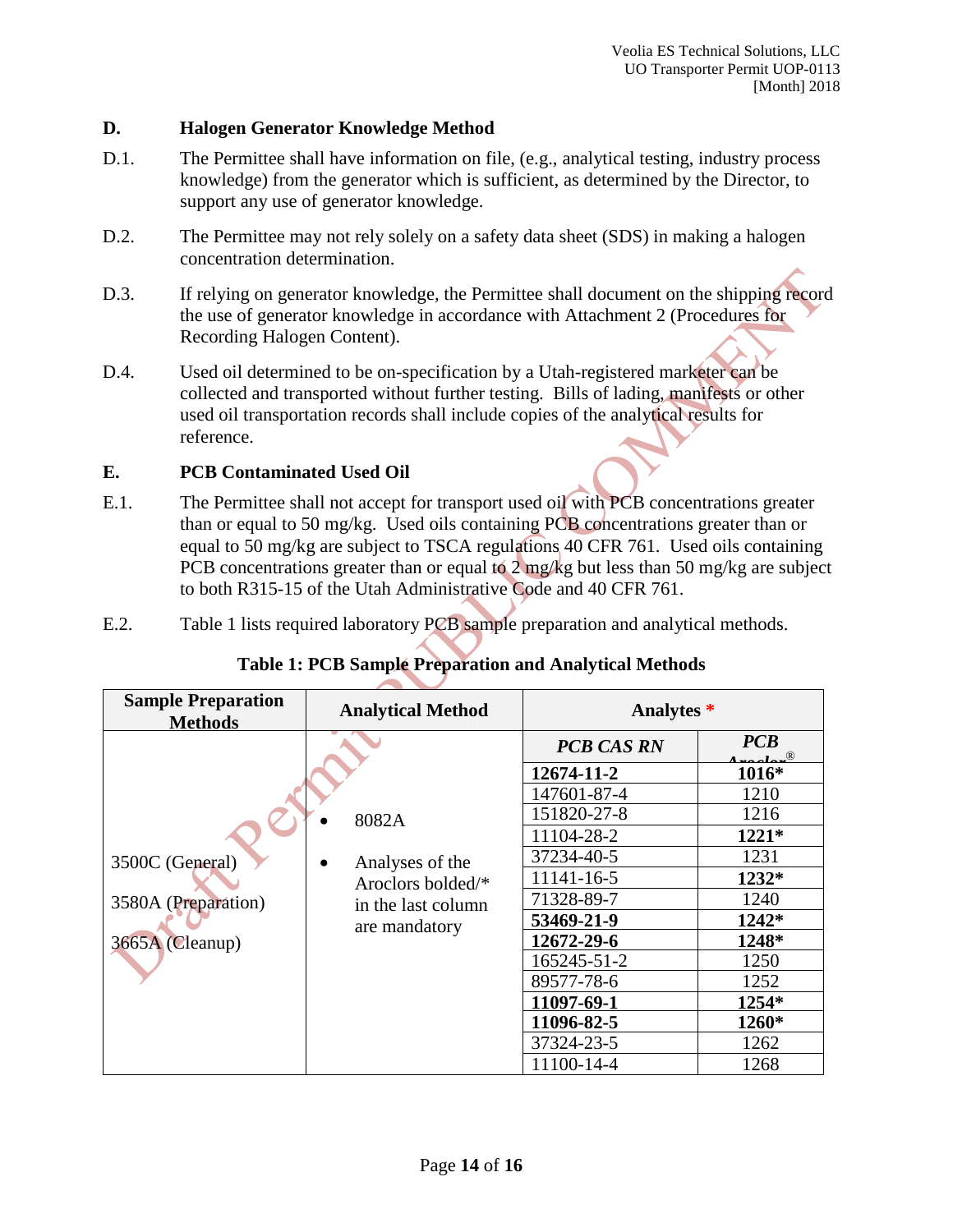- E.3. The Permittee shall obtain analytical results of dielectric oil used in transformers and other high voltage devices, verifying the PCB concentrations are less than 50 mg/kg prior to loading the used oil into the transportation vehicle.
- E.4. PCB used oil may not be diluted to avoid any provision of 40 CFR 761.
- E.5. If PCB concentrations greater than or equal to 2 mg/kg have been transported, the Permittee shall assume that all subsequent loads of used oil are contaminated with PCBs and has a quantifiable PCB concentrations of 2 mg/kg or greater unless the equipment has been decontaminated as described in 40 CFR 761 Subpart S.

Page **15** of **16**